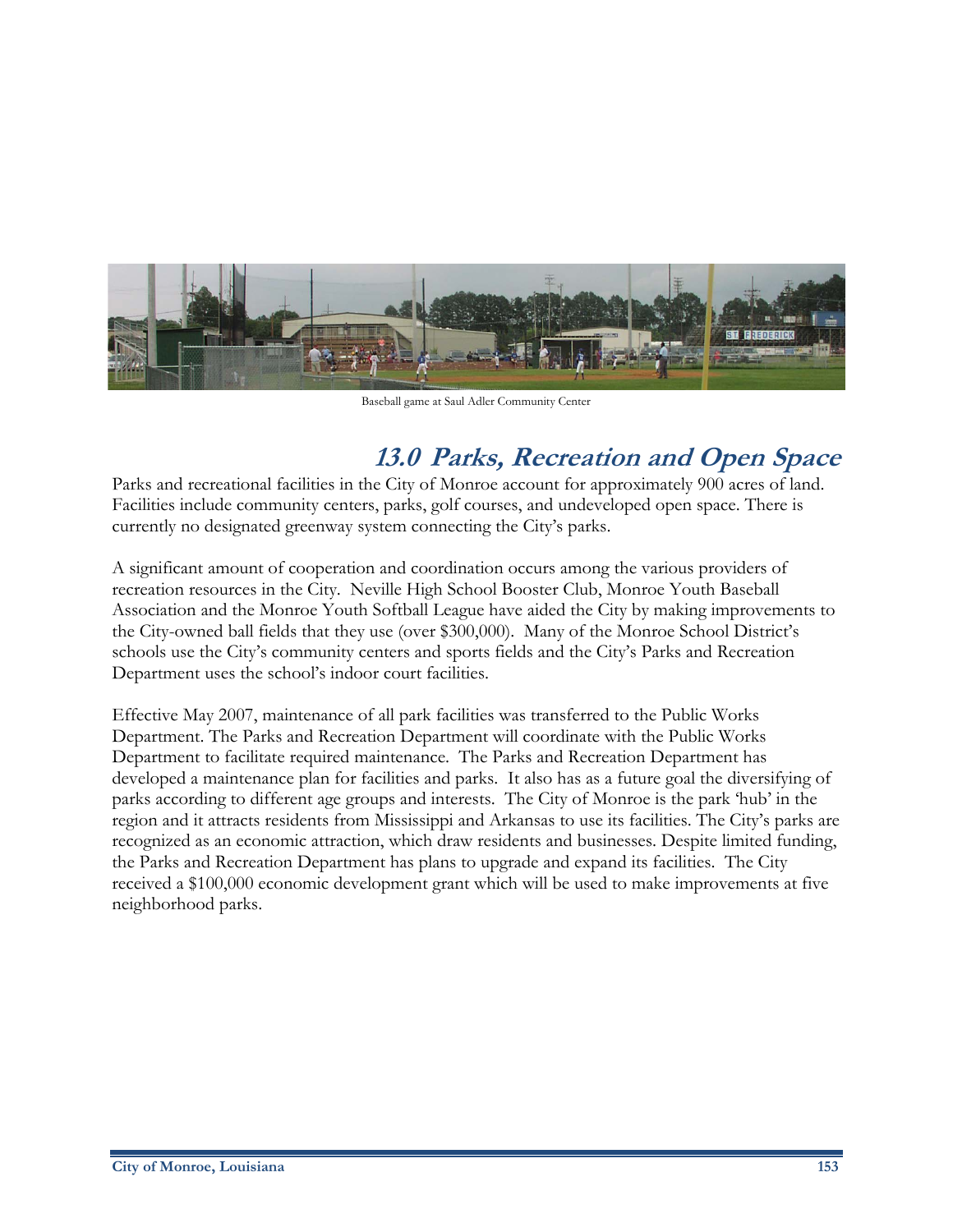## **13.1 Public Facilities**

## **13.1.1 Community Centers**

There are currently seven community centers in the City, which are designed to serve their surrounding community's needs. Most centers offer typical athletic and recreational facilities and programs, as well as specific services that fit their community, such as services for seniors, tutoring for students, seminars, workshops, and computer training. These centers use athletics to get kids attention and teach them needed life skills. As the Parks and Recreation Director explained, youths are given "what they need by giving them what they want".

Monroe's Community Centers account for over 100 acres of land area (acreage derived from Geographic Information System (GIS) tabulations). Facilities are situated so that each serves the community within a half mile radius or 15 minute walk. The exception is in its northwest quadrant where there is no public community center. However, there is a private center in the northwest quadrant, the Monroe Athletic Club.

## Harvey H. Benoit Community Center

 The Harvey H. Benoit Community Center, located at 1700 Oaklawn Drive, serves as the main administrative offices for the Parks and Recreation Department. As is true of most Community Centers in the City, the center is used for after-school enrichment programs. The center's outdoor Pavilion area was completed during the spring of 2003. Among the various activities held there are family reunions, picnics, birthday parties, and weddings. There are also a tennis court, three covered shelters and a playscape available. Inside, the Pavilion has a kitchen, restrooms, meeting rooms, and a multi-purpose room. The center encompasses 30.4 acres and includes an outdoor sports complex with football, softball, baseball and T-ball fields; tennis courts and volleyball courts. Typically, between 500 and 600 participants use the center's facilities each week.

## Emily Parker Robinson Community **Center**

 The Emily Parker Robinson Community Center is located at 3504 Jackson Street in the southeast section of the City. This center sits on roughly 3 acres and offers the following sports activities: basketball, baseball, and



OMCAP Head-start program in the auditorium of the Robinson Community Center

volleyball. Programs include bible study and church on Sunday, youth mentoring and after school programs and anger management. The center collaborates with the Ouachita Council on Aging to offer senior citizen programs. Taekwondo and arts and crafts classes are also available at this location. At peak times, the center serves about 75 participants daily.

### Henrietta Windham Johnson Community Center

 The Henrietta Windham Johnson Community Center is located at 2800 Burg Jones Lane on a 10.5 acre parcel. The community center is adjacent to Burg Jones Lane School. The two entities share the sports fields and playgrounds that are located on the two properties. This center has a swimming pool, outdoor basketball courts, and T-ball, softball, and baseball fields. Programs available at this facility include Girl Power of Northeast Louisiana, and Boys and Girls Club of Northeast Louisiana, computer training, aerobics, GED preparation, and tutorial classes. Approximately 1,500 participants use its facilities each week; 85% of whom are youths.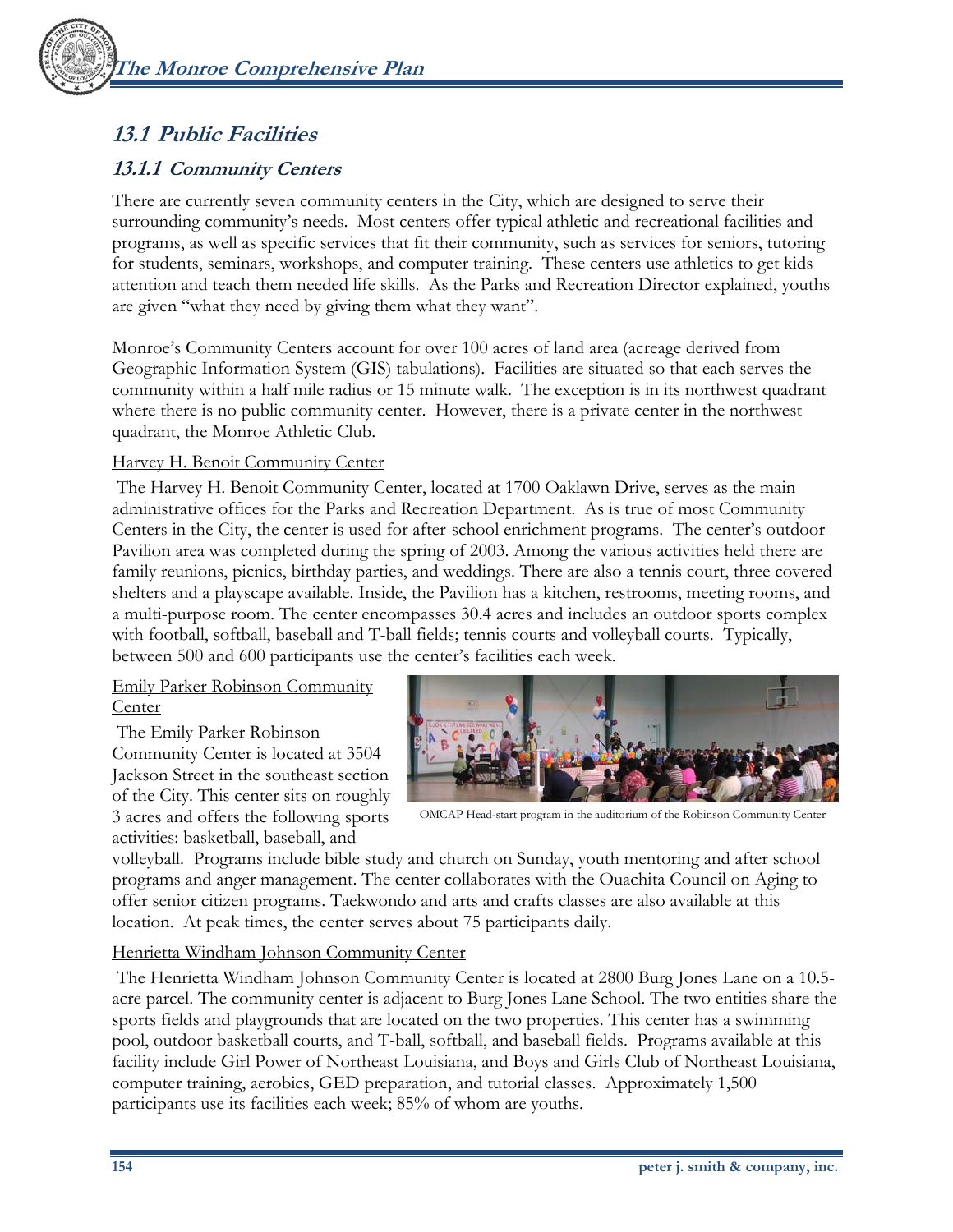## Liller Maddox Marbles Community Center

 The Liller Maddox Marbles Community Center is located at 2950 Renwick Street. This center sits on 10.0 acres, just north of I-20. Outdoor facilities include a pool, baseball field, tennis courts and football field. Indoor facilities include a basketball and volleyball court. This center also offers arts and crafts, youth mentoring, tutoring, and after school programs. With about 1500 participants a week, it may be the most heavily used center. Improvements are needed to both the building and its furnishings

### Saul Adler Community Center

The Saul Adler Community Center is located at 3900 Westminster on a 31.7-acre land area. The center's facilities include a substantial outdoor sports complex of baseball, softball, and T-ball fields and batting cages. There is no playground equipment at the center. Indoor facility includes a full length basketball court, table games (pool and ping pong), and a multi-purpose room for large capacity meetings and social events. The center generally hosts about two meetings per night and the sports fields are generally used for two games each evening. The volume of participants put a strain on the limited parking that is available. Indoor facilities are used by about 400 participants each week. When outdoor facility users are added this number is easily doubled.

## Powell Street Neighborhood Community Center

The Powell Street Neighborhood Community Center is located at 1400 Powell Street on 6.0 acres. This center offers senior citizen activities, after school games program and tutorial services. It has a baseball field, basketball court, and tennis courts. This well used center has become a "home' for some youths. The center serves an average of 150 participants per day; more during summer.



Youths using the gymnasium at the Powell Street Neighborhood Community Center

## B. J. Washington Boxing and Fitness Community Center

The B. J. Washington Community Center is located at 1300 Richwood Road #1 in the southern tip of the City. This center sits on a 13-acre lot and offers boxing, fitness programs and Boys and Girls Club of Northeast Louisiana. This newly developed center typically has 45 to 50 participants daily.

## **13.1.2 Parks**

The City of Monroe has a total of 15 parks; four larger community parks and 11 smaller neighborhood parks. Parks account for 545 acres of land area, excluding golf courses.

## Charles H. Johnson Park

The Charles H. Johnson Park is located in the southern part of the City and is accessed from Wilson Street and Bernstein Park Drive. This 48.4-acre park is adjacent to the Louisiana Purchase Gardens and Zoo and as a result is visited by many school groups. The park has a good pedestrian circulation system that may be expanded in the future to encompass the entire park. The pedestrian circulation system includes a fitness trail that should be rehabilitated.



Children's playground at Charles H. Johnson Park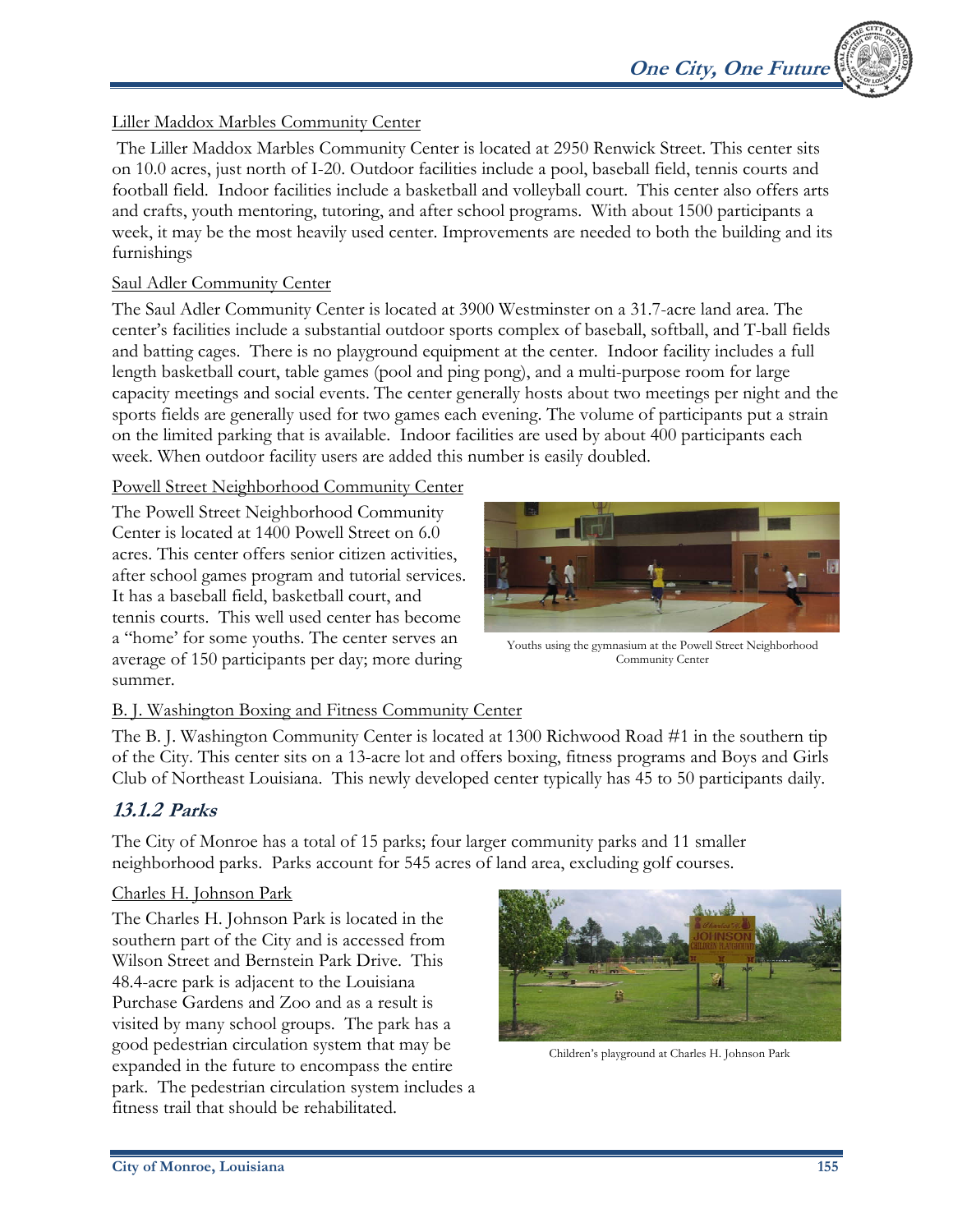The park's concession building is in need of maintenance and a large area of play structures needs organization. Other park amenities include: swings and other play equipment, two basketball courts, two parking areas, portable toilets, open grassed areas for athletics and events, and a treed open space.

Consideration should be given to developing stronger connections to the surrounding residential neighborhoods by linking sidewalks in the neighborhood to the parks internal pedestrian system and to developing a stronger physical and functional connection to the Gardens and Zoo.

#### Claire Chennault Park

The Claire Chennault Park is located 8475 Millhaven Road on the eastern edge of the City. This 438.2-acre park is often used to host festivals because of its seclusion from residential neighbors. The Delta Fest is held at the park in the fall. Park amenities include: a stage area with ample utility hook-ups; an 18-hole golf course with driving range, pro shop and maintenance shop; 10 tennis courts that are in need of maintenance; an 18-hole disc golf course; 1.2-mile pedestrian and bicycle system; picnic sites and Children's Safety Mini City which is designed to educate kids on safety rules and regulations. The Children's Safety Mini City is a cooperative endeavor between State Farm and the City of Monroe. The park office building houses the grounds staff and includes a restroom, small kitchen, and storage areas. Northeast Louisiana Soccer Association's 70-acre soccer complex is accessed through the park.

Chennault Park has the feel of a regional park. Consideration should be given to providing a bicycle route to the park. The Parks and Recreation Department is considering adding a skateboard park to the facility to address a recognized need.

#### Forsythe Park

Forsythe Park is located at 2300 Sycamore Street. This 94.1-acre green space is the main downtown city park. It is well organized and has many amenities and ample parking areas. Park amenities include: an outdoor pool; the Swayze Natatorium (closed for the past four seasons) and associated kiddy pool; a 9-hole municipal golf course, including a pro shop and maintenance building; a puttputt golf course; a medium sized soccer field and an area for small soccer fields; two baseball fields; a softball field; batting cages; six tennis courts; a system of pathways for walking/biking; a sculpture garden with a 20' metal dragon fly and Century Art Wall; golf driving range, restrooms and a children's play area.

This park is in need of minor repair and upkeep to its vegetation and facilities. Consideration should be given to adding elements to the sculpture garden and linking walkways to the surrounding residential areas, school, and the Forsythe Point Recreation Area.

#### Forsythe Point Recreation Area

The Forsythe Point Recreation Area is accessed from Riverside Drive. This linear 84.6-acre riverside park has a distinct character and poor visual relationship to Forsythe Park and should therefore be considered a separate recreational area.



Picnic shelter beside the Ouachita River in Forsythe Point recreation Area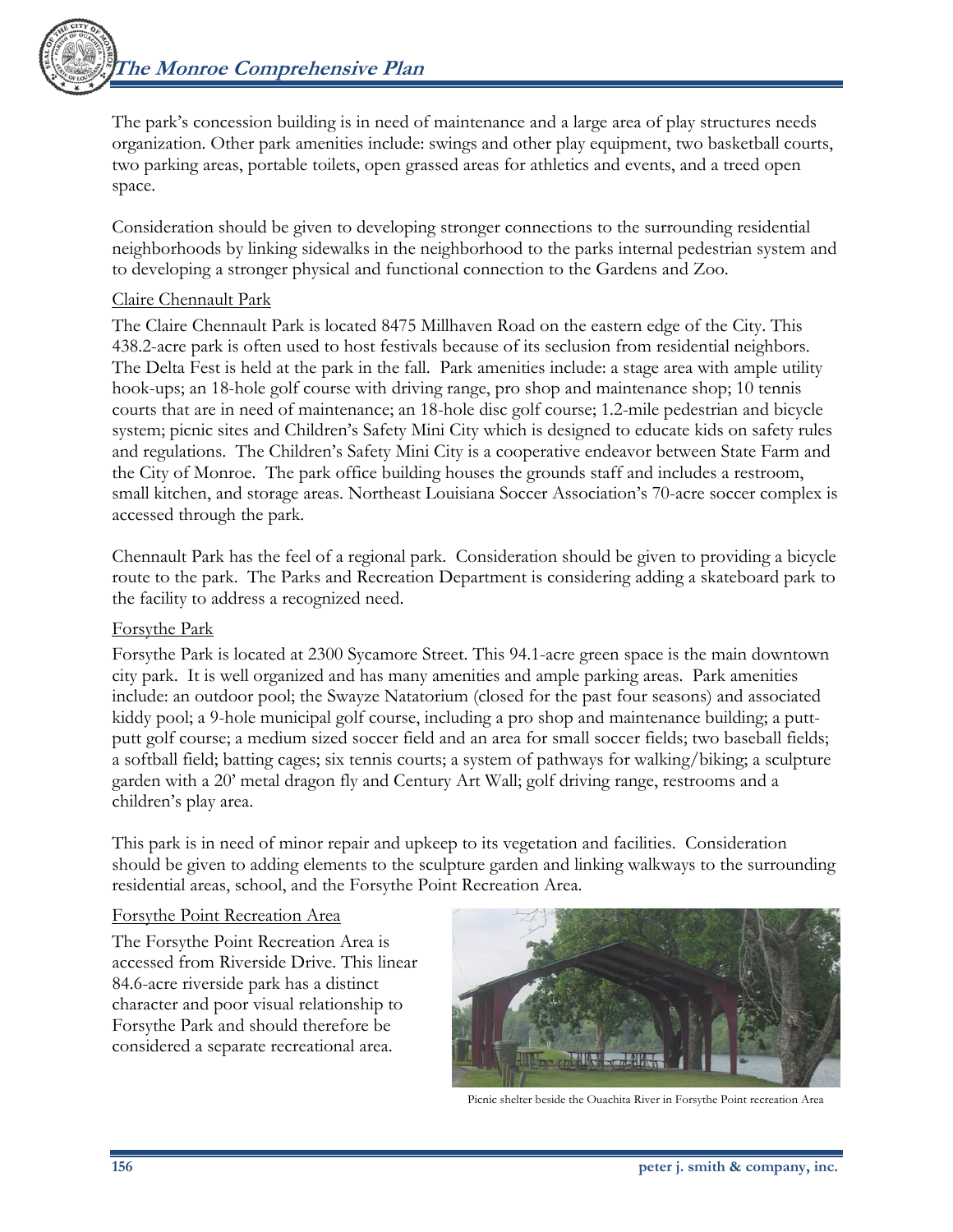Park amenities include: a boat launch; a dock that provides 28 rental slips and a parking lot that facilitates boat access to the Ouachita River; two volleyball courts; two restroom facilities; picnic tables; river viewing pull-offs; a series of ponds; a 28-acre undeveloped wooded lot that is not accessible by the road and a naturalized multi-use trail, with mile markers and directional signage.

The park is hidden by a levee. Consideration should be given to providing a road entry from the south to improve access and ease of use. Consideration should also be given to developing this park as a major waterfront venue that includes a trail system, shoreline amenities, boat slips, plantings and educational and interpretive signage in the wooded area.

## **13.1.2.1 Neighborhood Parks**

There are 11 neighborhood parks within the City of Monroe. These parks are typically smaller in size and are geared to serve the surrounding neighborhood. Some neighborhood parks include athletic facilities and play grounds while others are tiny open spaces between thoroughfares.

## East Parkview Nevada Drive Park

East Parkview Nevada Drive Park is a 25.8-acre site located adjacent to Martin Luther King Jr. Middle School grounds and recreation space. It may be accessed from Nevada Drive, which has an informal dirt parking area or Nutland Road via the school's parking area and driveway.

This park has the potential to become a central open space for the surrounding community but it needs improved maintenance. Ease of access from Martin Luther King Drive and I-20 allows this park to become a city-wide recreation space.

## Jasmine Park

Jasmine Park at 2300 Jasmine Street is one of two interior block parks. This 0.9-acre site is accessed at two points; via a shared residential driveway and a utility strip between houses. It contains a seesaw and a basketball court, both of which are in need of repair.

This park has no signage and no paths/trails. It is poorly organized and needs improved maintenance. It appears to be used as an extension of the surrounding residential properties.

## Jessie Williams Park

Jessie Williams Park, located at 303 Marx Street, is a 6.1-acre park that is accessible from Marx or South 5<sup>th</sup> streets. It contains: two basketball courts, a ball field, climbers, swings, slides, bleachers, benches, tables, and a comprehensive pedestrian circulation system. Limited off street parking is available from Marx Street. It is one of two interior block parks with very limited street visibility.

Vehicle access into the grassy areas should be restricted as there are many rutted tracks in the turf. The play structures are very old and require improved maintenance. Consideration should be given to transforming this park into a children's play park by installing additional unique play structures not found anywhere in the City. There is a need to develop neighborhood pride and care of the park.

## Lamyville /Magnolia Park

The Lamyville-Magnolia Park, located at 2600 Olive Street, is 3.3-acre site that is surrounded by residential streets and backyards. The park contains the following: a baseball field, two basketball courts, play equipment and two portable restrooms. Some of the benches need to be repaired or replaced and parking is limited.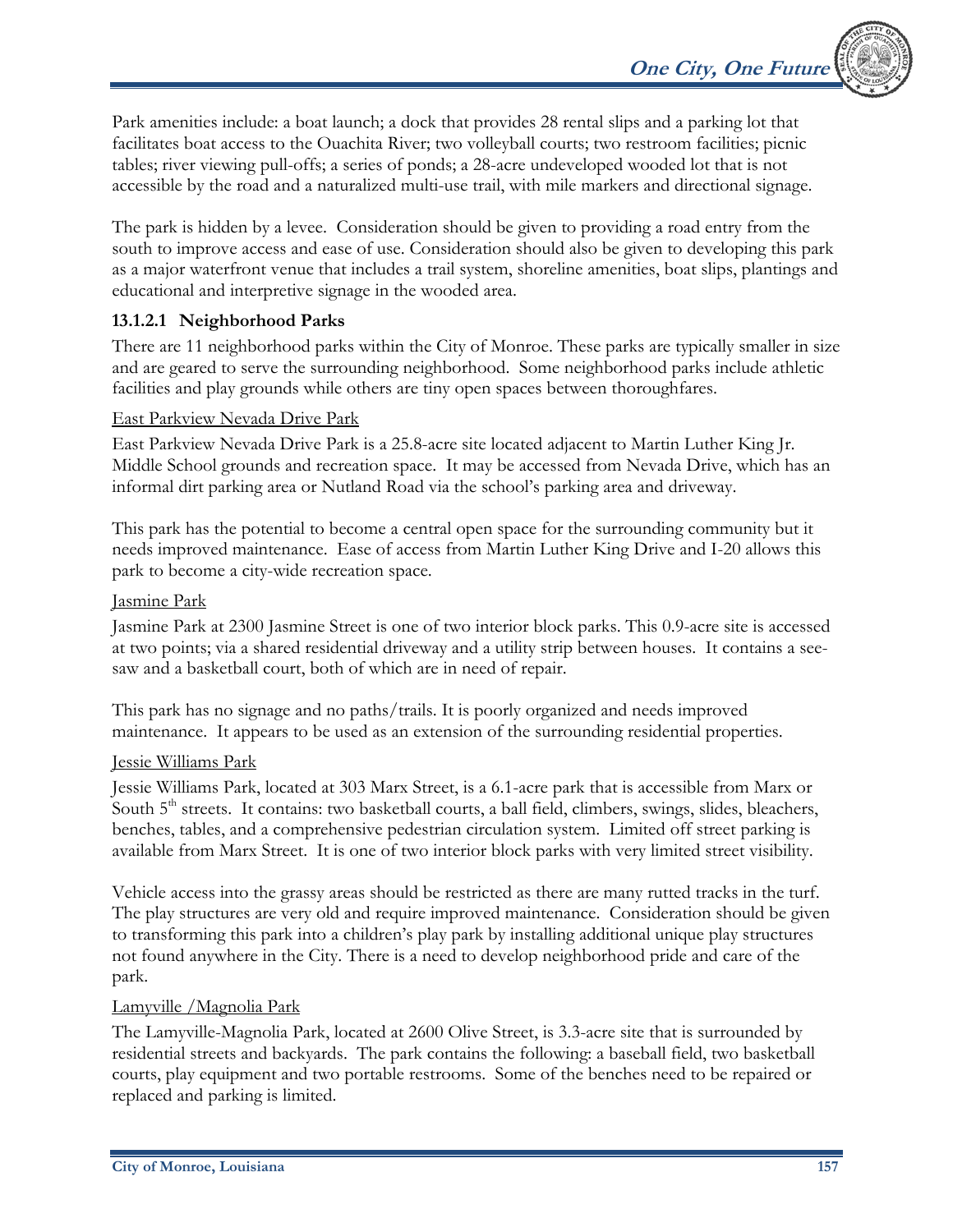Consideration should be given to adding a loop walkway around the park for recreation and pedestrian circulation.

#### Lexington Street Park

Lexington Street Park is located at the intersection of Lexington Avenue, Essex Street and Bois D'Arc Place. This 1-acre triangular shaped greenspace has no amenities. It has beds of perennial plantings that are in good shape and some beds with no plantings. There are large stately willow oak trees, which give the site



Lexington Street Park

a pastoral quality. Ditches surround the exterior of the park discouraging access.

This park would benefit from minor maintenance of its vegetation. Consideration should be given to creating pedestrian access, a path system and benches.

#### Lincoln Park

Lincoln Park is located at 4200 Elm Street. This 8.2-acre park is associated with the Lincoln Elementary School and contains a ball diamond, a large multi-purpose field, a basketball court and play equipment.

This park requires improved maintenance to make it more usable and appear "safe and inviting". The play structures would benefit from an organized path system, additional pieces, and safety surfacing.

### Mt. Nebo Park

Mt. Nebo Park, a 1.2-acre site, is located at the northeast corner of the intersection of Jackson Street and Thomas Avenue. It contains two basketball courts, 2 swing sets, recently installed benches and tables, a portable bathroom, and area lighting. A concrete path system and an unfenced side allow ease of access into and through the park.

#### Sherrouse Park

Sherrouse Park is a 2.4-acre triangular shaped park located the east end of Blanks Street and bounded by Harrison and Gerald Streets. This park contains mature trees, a ball field and play equipment.

The ball field and play equipment are in need of improved maintenance. Consideration should be given to re-programming this park to better suit the needs of the neighborhood. Needed elements include: seating, trash containers and walkways.

#### Orange Street Park

Orange Street Park is a 1.8-acre site that spans between South  $12<sup>th</sup>$  and  $14<sup>th</sup>$  streets, along Orange Street. The park offers mature trees that would benefit from trimming of the lower branches to improve sight lines through the park. Park amenities include: two basketball courts, swings, three climbers, a slide, benches, and a concrete walkway. The play equipment and concrete walk are in need of repairs.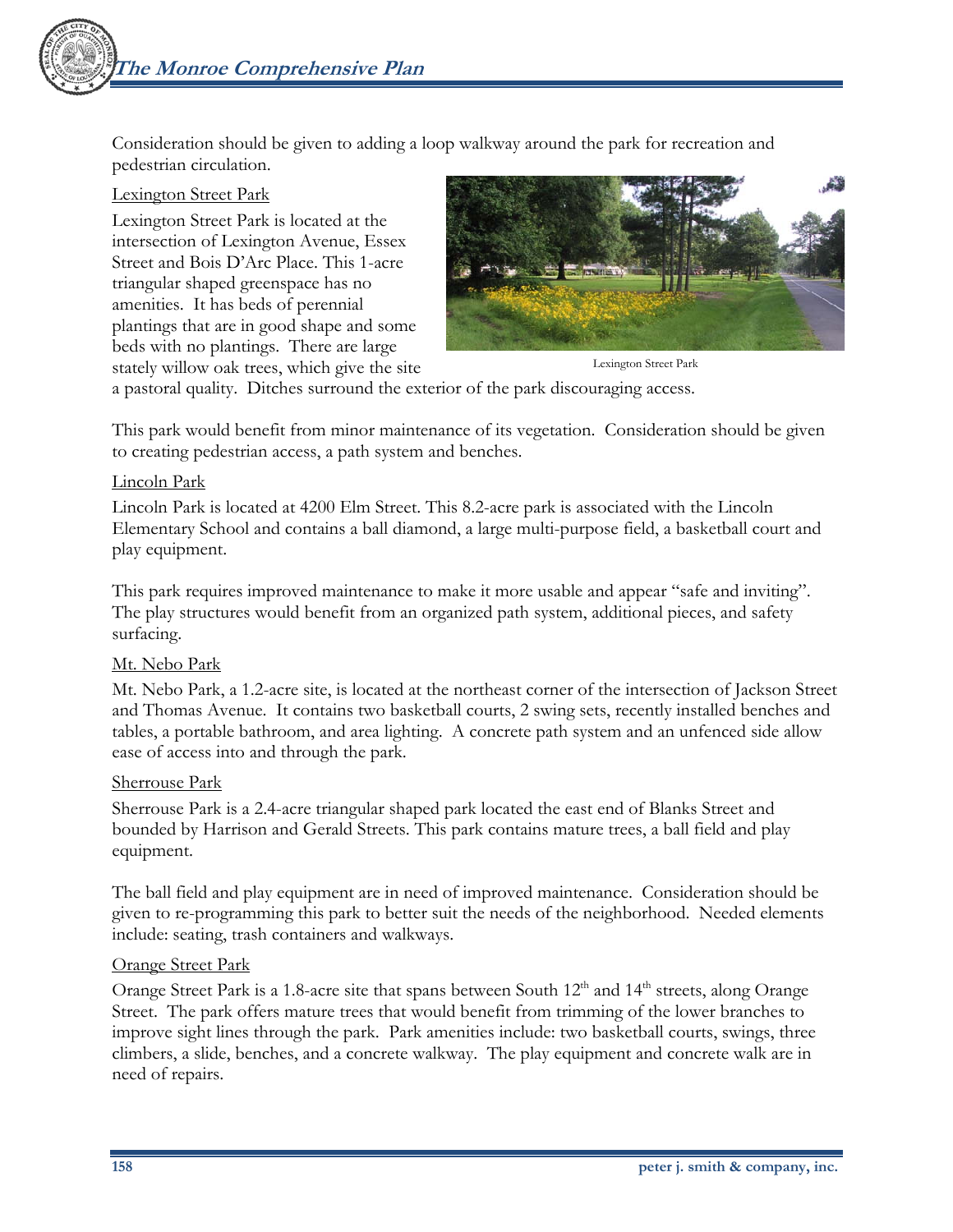**One City, One Future** 

Consideration should be given to making a better pedestrian connection between this park and the recreation green space of the Carver Elementary School. The ditch along a portion of Orange Street prevents errant kids from wandering into the street, but limits the ease of access to the park.

## Pargoud Boulevard Park

Pargoud Boulevard Park is a 1.4-acre triangular shaped greenspace that is bordered by Pargoud Boulevard, Stuart Avenue and Beloit Street. Park amenities include: a ball field, basketball hoop, bird houses, and an historical monument. Large Willow Oak trees grace the park. There is no formal parking area, pathways or sidewalks, and surrounding ditches limit ease of access.

The basketball hoop, ball field and backstop are in poor condition and should be removed or redeveloped. Consideration should be given to developing formal or informal pedestrian entries, park signage, seating, and enhancing the area around the monument.

### River Oaks Community Park

River Oaks Community Park is a community developed 1.9-acre site at the corner of Barbados Boulevard and Deborah Drive. Park amenities include: a basketball court, a volleyball court, a soccer field, and several playscapes, a gazebo and a rest room



Sport fields at River Oaks Community Park

building. There is a parking lot that connects to a pedestrian circulation system. The park is in good condition but could benefit from the removal and replacement of dead trees.

## **13.1.3 Regional Parks and Open Space**

There are several recreational facilities in and around City of Monroe that either have a regional draw or are owned by regional agencies.

## Louisiana Purchase Gardens and Zoo

The Louisiana Purchase Gardens and Zoo is owned by the City of Monroe and it is a major attraction in northeast Louisiana. Located at 1405 Bernstein Park Drive, the Gardens and Zoo includes over 80 acres of zoological park exhibits. Attractions include: over 500 animals, many of which are in naturalistic habitats; educational programs; a scenic boatride; a catwalk that brings visitors up close to big cats such as tigers, jaguars and lions; and the Wild Side Gift Shop that offers a variety of souvenirs.

### The Black Bayou Lake National Wildlife Refuge

The Black Bayou Lake National Wildlife Refuge is part of the North Louisiana Refuges Complex and is located off US 165. This Wildlife Refuge was established in 1997 through a partnership between the City of Monroe and the U.S. Fish and Wildlife Service. The City owns the land and uses the lake as its secondary water source. The Friends of Black Bayou, Inc., a non-profit organization, with the assistance of the National Fish and Wildlife Service, has developed the Refuge as an environmental education center. Its attractions include: a visitors' center, a conservation learning center, a native tree arboretum and wildflower meadow, a covered pavilion and amphitheater, a 400' wildlife pier with spotting scope, nature trails, and boardwalks.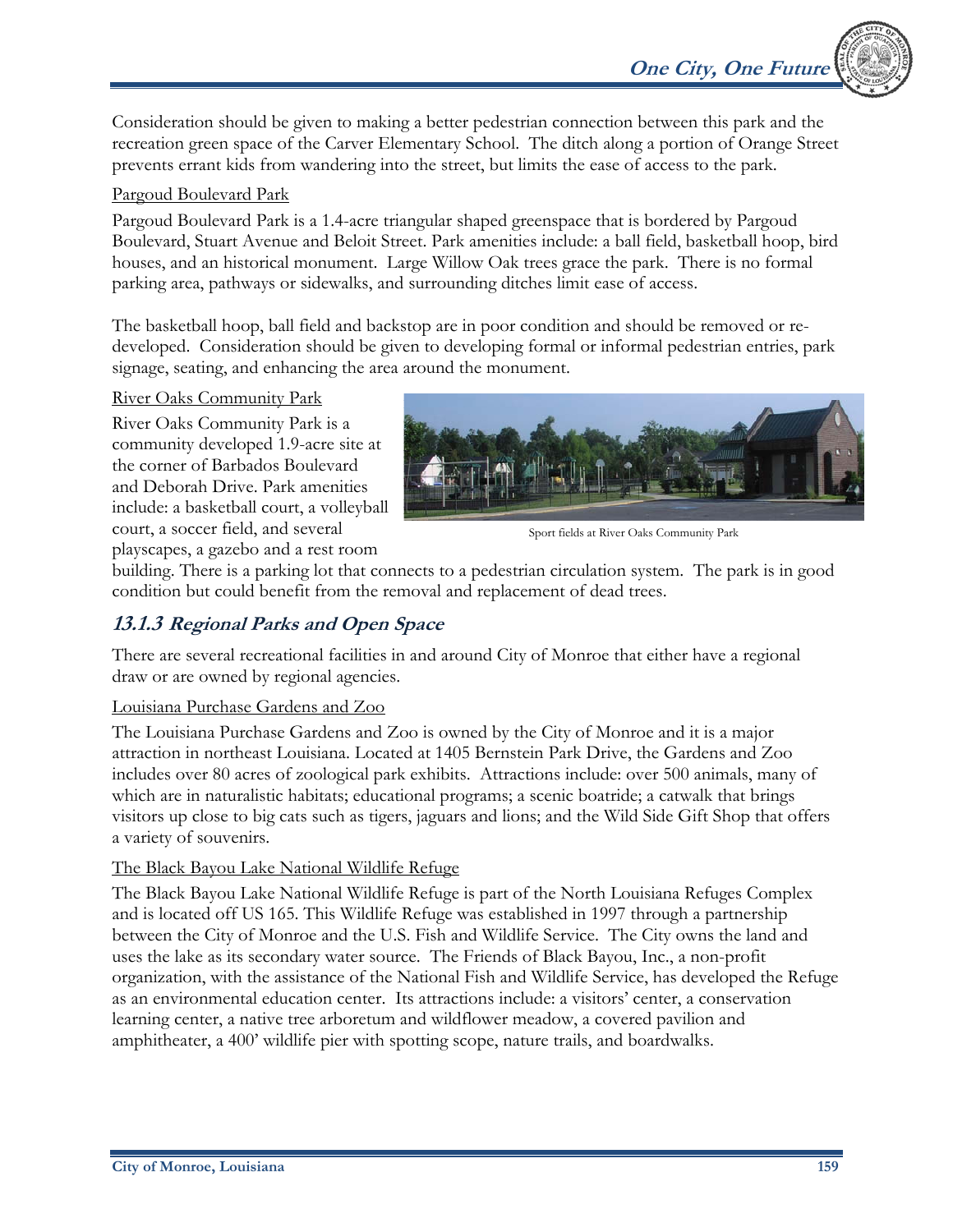

### Parish Owned Recreation Facilities

While there are no Parish owned recreation facilities located within the City of Monroe, there are four Parish facilities within 20 miles of the City. These include: the Cheniere Fish and Game Preserve located about 10 miles southwest of Monroe, the Calhoun Experimental Station located about 16 miles west of Monroe, the D'Arbonne National Wildlife Refuge (managed by the U.S. Fish and Wildlife Service) located approximately 20 miles northwest of Monroe, and the Russell Sage and Ouachita Wildlife Management Areas (managed by the Louisiana Department of Wildlife and Fisheries) located about 7 miles southeast of Monroe. These facilities offer hunting, fishing, hiking, and/or other related outdoor recreational opportunities

## **13.2 School and University Facilities**

The Parks and Recreation Department networks with three universities in the area: the University of Louisiana at Monroe, Louisiana Tech University and Grambling State University. These universities supply interns, help develop workshops for park staff and the public, train and certify lifeguards for summer programs and their athletic teams sponsor clinics and provides aid to the Park and Recreation Department's athletic programs.

University Park, a four softball field complex, was developed through a partnership between the City and the University of Louisiana at Monroe. The City may use the complex from May through August. This well organized and maintained sports park is located on the University of Louisiana at Monroe campus. It contains a clubhouse, restrooms, and concession building.

## **13.3 Private Facilities**

The following private or non-profit organizations also provide recreational facilities in Monroe.

### YMCA of Northeast Louisiana

The YMCA works with the Parks and Recreation Department to provide summer camps and the football and cheerleading programs. Located at 1505 Stubbs Avenue, it offers after school care, provides spring break, summer, and holiday camps for children, and manages the Youth Volunteer Corps.

#### Monroe Athletic Club

Monroe Athletic Club is a multipurpose family health club located at 3801 Chauvin Lane in the northwest section of the City. Its facilities include a fitness center that hosts group exercise classes, personal training, and physical therapy, an aquatic center, and tennis courts. The club offers childcare, salon, massage therapy, and nutritional services.

#### Bayou DeSiard Country Club

The Bayou DeSiard Country Club is located at 3501 Forsythe Avenue in the northern part of the City. The club's main feature is an 18-hole golf course. Other facilities include a swimming pool, lighted tennis courts, and a clubhouse.

## **13.4 Parks and Recreation Facility Analysis**

Various standards for park and recreation facilities have been developed and are used by professional and trade associations throughout the country. Each community is unique and has its own particular parks and recreation needs. The standards presented in this discussion are provided as a guide and may need to be adjusted to best address the needs of the City of Monroe.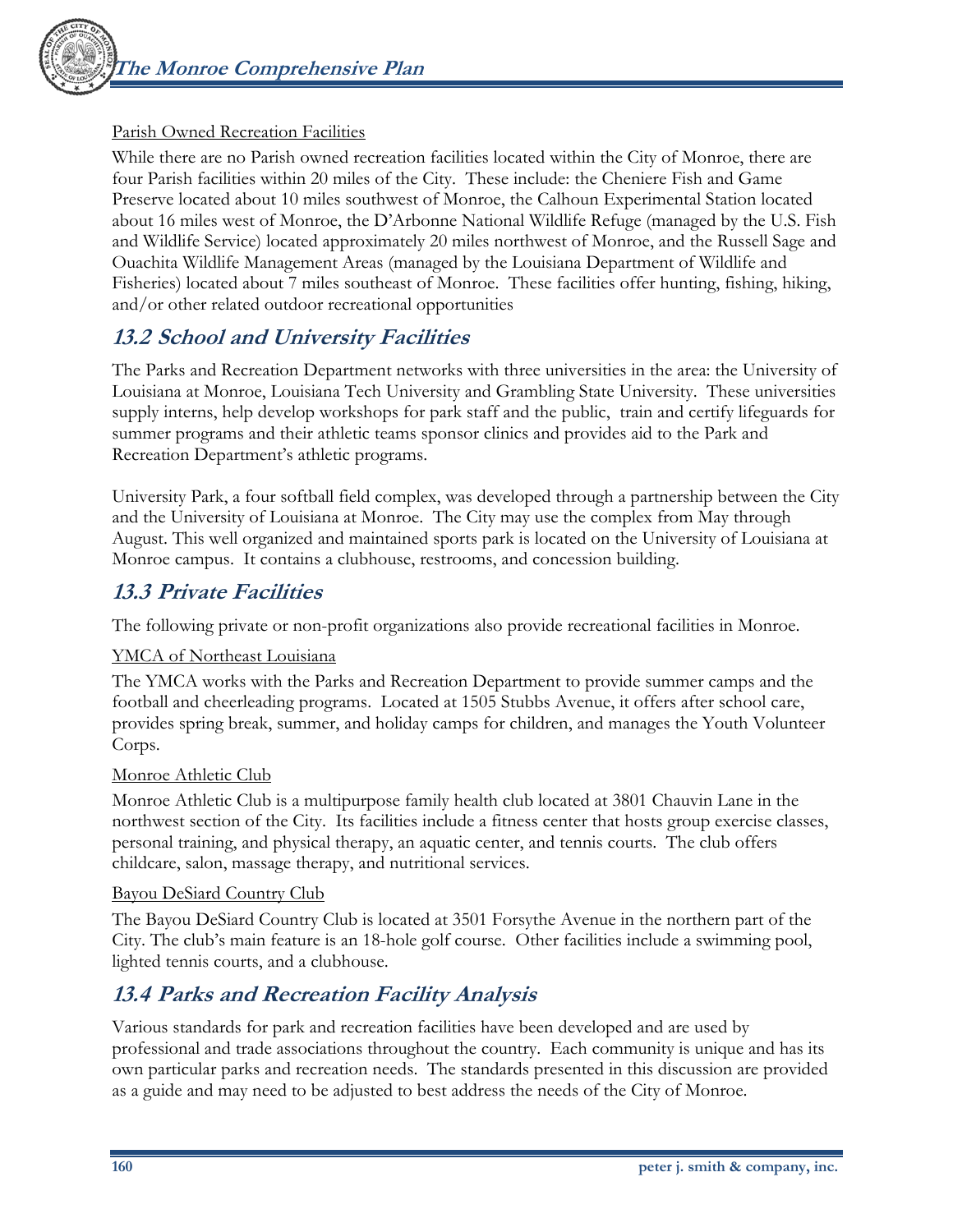

## **13.4.1 Park Standards**

The following table compares standards derived from the National Recreation and Parks Association (NRPA) and available park resources in Monroe based on the City's current population.

| таріс 19-1 гуаціонаг ганх опшимногог сонішання з                        |                                                         |                                                                    |  |  |
|-------------------------------------------------------------------------|---------------------------------------------------------|--------------------------------------------------------------------|--|--|
| Park Type                                                               | Recommended<br>Acreage<br>Per 1,000<br><b>Residents</b> | <b>City of Monroe</b><br>Current<br>Acreage per<br>1,000 Residents |  |  |
| Neighborhood Park (Including playfields and playgrounds)                | 2.0                                                     | 1.0                                                                |  |  |
| Community Park (Mix of passive & active use parks and sports complexes) |                                                         | 9.5                                                                |  |  |
| Special Use Parks (Golf courses, museums, trails, interpretive sites)   | 4.5                                                     |                                                                    |  |  |
| Total                                                                   | 14.5                                                    | 16.5                                                               |  |  |

### **Table 13-1 National Park Standards for Communities**

Source: National Parks and Recreation Association, City of Monroe Planning Department and peter j. smith & company, inc.

The City currently has approximately 51 acres of neighborhood parks, 500 acres of community parks and six acres of special use parks to serve its roughly 51,000 residents. Based on its current population, the City has one acre of neighborhood parks per 1,000 residents which is lower than the two acre per 1,000 residents that is recommended. However, the City has more community parks and special use parks than is recommended, 9.5 acres and 6 acres per 1,000 residents respectively. Overall, the City of Monroe has slightly more parkland than the national standard.

## **13.4.2 Recreation Facility Standards**

It is also useful to compare the provision of recreation facilities in Monroe to the NRPA Standards for those resources. The following table lists the NRPA Recreation Facilities Standards.

| Activity/Facility                                                                      | <b>NRPA Units Per</b><br>Population                                           | <b>Service Radius</b>              | <b>Location Notes</b>                                                                                                  | Existing in<br>Monroe* | Excess/<br><b>Deficiency</b> |
|----------------------------------------------------------------------------------------|-------------------------------------------------------------------------------|------------------------------------|------------------------------------------------------------------------------------------------------------------------|------------------------|------------------------------|
| Baseball/Softball                                                                      | 1 per $5,000$ (if also<br>used for youth<br>baseball) Lighted 1<br>per 30,000 | $\frac{1}{4}$ - $\frac{1}{2}$ mile | Part of neighborhood complex. Lighted fields part<br>of community complex.                                             | 18                     | 8                            |
| Football                                                                               | 1 per 20,000                                                                  | 15-30 minutes travel<br>time       | Same as field hockey.                                                                                                  | $\theta$               | $-2$                         |
| Soccer                                                                                 | 1 per 10,000                                                                  | 1-2 miles                          | Number of units depends on popularity. Youth<br>soccer on smaller fields adjacent to schools or<br>neighborhood parks. | 13                     |                              |
| 1/4 Mile Running Track                                                                 | 1 per 20,000                                                                  | 15-30 minutes travel<br>time       | Usually part of high school, or in community park<br>complex in combination with football, soccer, etc.                | $\theta$               | $-2$                         |
| <b>Field Hockey</b>                                                                    | 1 per 20,000                                                                  | 15-30 minutes travel<br>time       | Usually part of baseball, football, soccer complex in<br>community park or adjacent to high school.                    | $\overline{0}$         | $-2$                         |
| Lacrosse                                                                               | 1 per 20,000                                                                  | 15-30 minutes travel<br>time       | Usually part of baseball, football, soccer complex in<br>community park or adjacent to high school.                    | $\theta$               | $-2$                         |
| Mixed Field Use<br>(including soccer lacrosse,<br>baseball, football, field<br>hockey) | N/A                                                                           | N/A                                | N/A                                                                                                                    | 10                     |                              |
| Basketball                                                                             | 1 per 5,000                                                                   | $\frac{1}{4}$ - $\frac{1}{2}$ mile | Outdoor courts in neighborhood and community<br>parks, plus active recreation areas in other park<br>settings          | 16                     | 6                            |
| Tennis                                                                                 | 1 per 2,000                                                                   | $\frac{1}{4}$ - $\frac{1}{2}$ mile | Best in batteries of 2-4. Located in neighborhood/<br>community park or adjacent to school                             | 24                     | $-2$                         |
| Multiple Recreation Court<br>(basketball, volleyball,<br>tennis)                       | 1 per 10,000                                                                  | 1-2 miles                          | N/A                                                                                                                    | $\theta$               | $-5$                         |

## **Table 13-2 National Recreation Standards for Communities**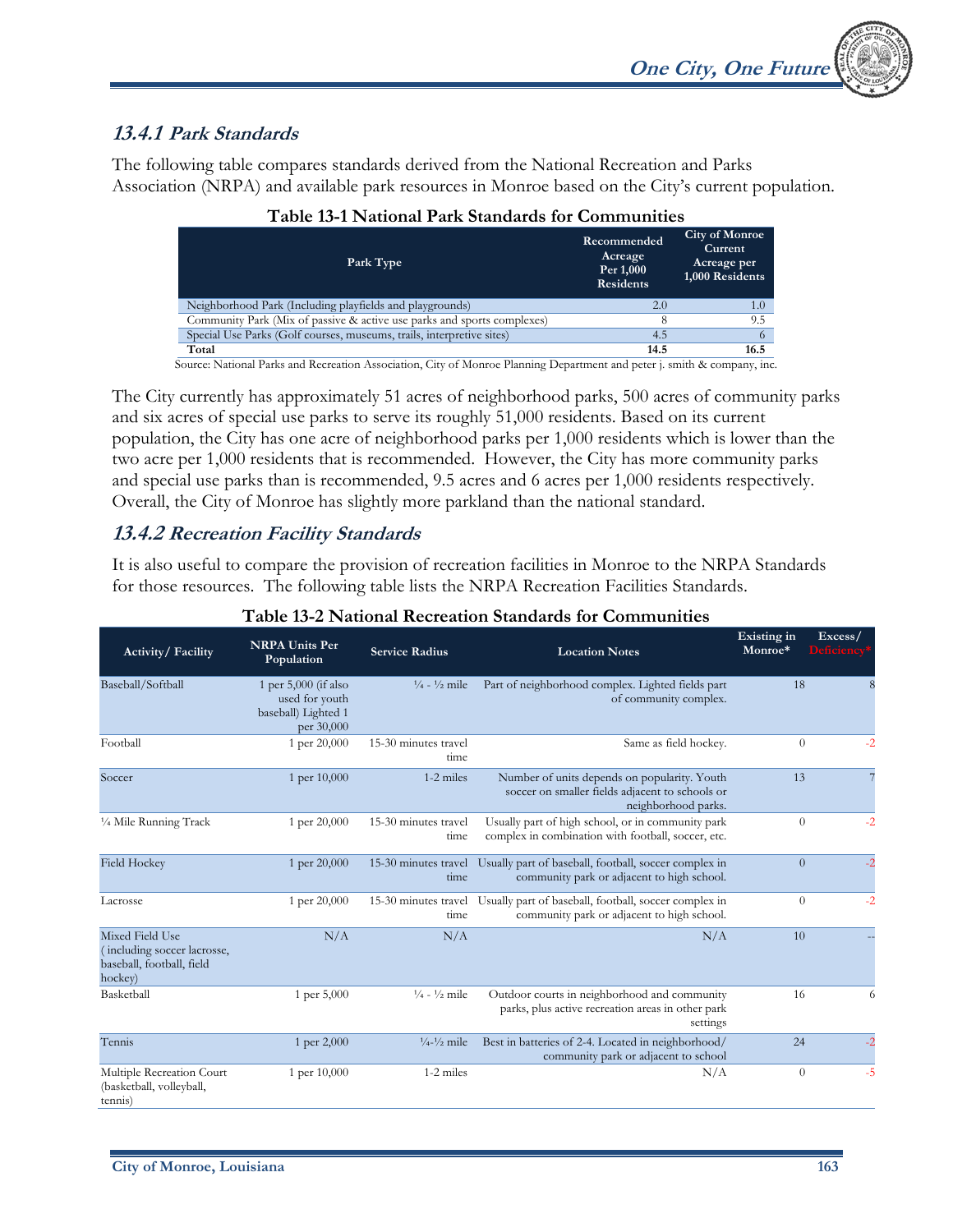**The Monroe Comprehensive Plan** 

| Activity/Facility  | <b>NRPA Units Per</b><br>Population                                           | <b>Service Radius</b>                            | <b>Location Notes</b>                                                                                                                                                                                                                            | Existing in<br>Monroe* | Excess/<br><b>Deficiency</b> |
|--------------------|-------------------------------------------------------------------------------|--------------------------------------------------|--------------------------------------------------------------------------------------------------------------------------------------------------------------------------------------------------------------------------------------------------|------------------------|------------------------------|
| Golf-driving Range | 1 per $50,000$                                                                |                                                  | 30 minutes travel time Part of a golf course complex. As separate unit may<br>be privately owned                                                                                                                                                 |                        | 2                            |
| Golf               | (18 hole standard)                                                            | 1 per $50,000 \frac{1}{2}$ to 1 hour travel time | 9 hole course can accommodate 350 people/day                                                                                                                                                                                                     |                        | 2                            |
|                    |                                                                               |                                                  | 18 hole course can accommodate 500-550<br>people/day                                                                                                                                                                                             |                        |                              |
|                    |                                                                               |                                                  | Course may be located in community or district<br>park, but should not be over 20 miles from<br>population center                                                                                                                                |                        |                              |
| Trails             | 1 system per region                                                           | N/A                                              | N/A                                                                                                                                                                                                                                              |                        | $\theta$                     |
| Skate Park         | 1 per 50,000                                                                  |                                                  | In community or regional parks                                                                                                                                                                                                                   |                        | $\theta$<br>$-1$             |
| Swimming Pools     | 1 per $20,000$ (pools<br>should accommodate<br>$3-5%$ of total<br>population) | time                                             | 15-30 minutes travel Pools for general community use should be planned<br>for teaching, competitive and recreational purposes<br>with enough depth (3.4m) to accommodate 1m and<br>3m diving boards. Located in community park or<br>school site |                        | 2<br>$\theta$                |
| Ice Hockey         | $Indoor - 1 per$<br>100,000                                                   | $\frac{1}{2}$ - 1 hour travel time               | Climate important consideration affecting no. of<br>units. Best as part of multi-purpose facility                                                                                                                                                |                        | $\theta$<br>$-1$             |
| Community Center   | 1 per 8,000 - 10,000<br>residents                                             |                                                  | 1/2 mile radius Centers can serve as community focal points and be<br>programmed according to need, trends, and demand<br>for programs and recreational amenities                                                                                |                        | $\overline{7}$<br>$\Omega$   |

Source: National Parks and Recreation Association

**\*Note: Private and school facilities are not included** 

 If private and school facilities are not included, the City is below NRPA standards for the number of facilities for football, track, field hockey, lacrosse, tennis, trails, skate parks and ice hockey. However, the area exceeds the standard for public golf and soccer facilities; with one 18-hole course, two 9-hole courses and a 20-field soccer complex. The City also meets or exceeds the standard relative to baseball/softball fields, basketball courts, swimming pools and community centers.

While the City of Monroe is challenged to adequately maintain its park and recreation resources it is not alone this regard. According to the Louisiana Statewide Comprehensive Outdoor Recreation Plan (SCORP) 2003-2008, most recreation opportunities in the State are provided by local parks and recreation departments. However, these local departments are facing continued economic difficulties as they try to provide adequate facilities to a growing recreation population. The Louisiana SCORP described the highest ranking issue as deteriorating recreational and park facilities.

## **13.5 Recreation Programs**

The City provides a variety of programs ranging from athletic to tutoring and programs are well attended. Each Community Center runs its own programs, which are coordinated by the Parks and Recreation Department. The Department collaborates with approximately 60 non-profit organizations and athletic associations to provide recreation programs. Two of the major athletic associations providing recreational services to and for the Department are the Twin City Athletic Association and the Community Youths Athletic Sports. The YMCA of Northeast Louisiana provides support for the After School Program.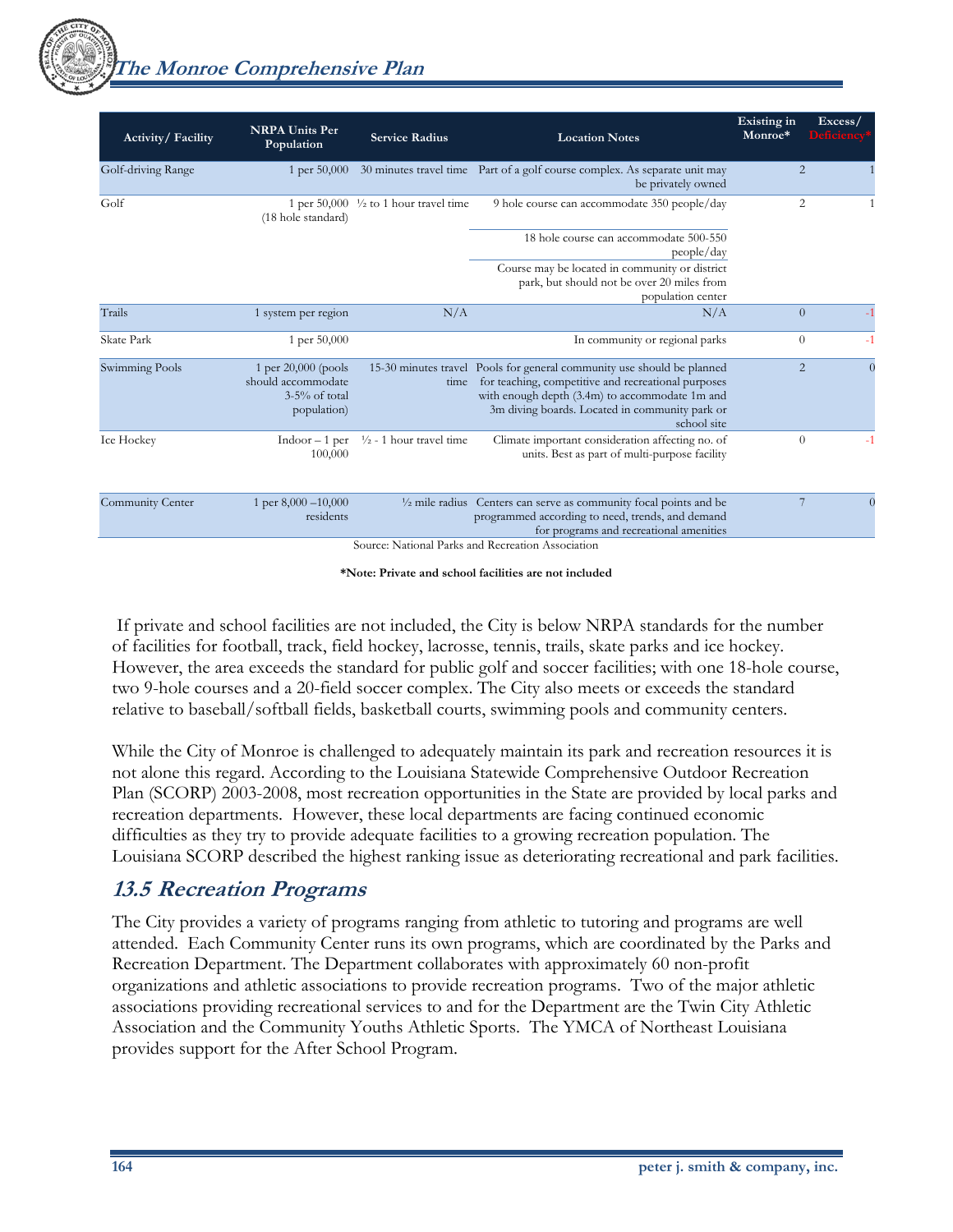**One City, One Future** 

Private facilities also offer programs. These include athletic and recreational programs of football, basketball, soccer, softball, T-ball, baseball, swimming, track and field, martial arts, and volleyball. After school tutoring is offered as well.

The table that follows lists the various programs that are available and the organizations that provide them in the City of Monroe.

|                                                                       | Table 15-5 Recreational Programs and Program Providers            |                                                                                                                     |
|-----------------------------------------------------------------------|-------------------------------------------------------------------|---------------------------------------------------------------------------------------------------------------------|
| Organization                                                          | Service                                                           | Location                                                                                                            |
| A Plus Licensing                                                      | Driver Education                                                  | Saul Adler Community Center                                                                                         |
| Alpha Kappa Alpha (AKA)                                               | Seminars & Workshops                                              | Various Community Centers                                                                                           |
| American Red Cross (ARC)                                              | CPR, Swim Instructor, Lifeguard                                   | University of Louisiana at Monroe, Henrietta<br>Johnson Community Center, Liller Maddox<br>Marbles Community Center |
| American Softball Association (ASA)                                   | Softball                                                          | Saul Adler Community Center                                                                                         |
| Aquatics Staff of University of Louisiana at Monroe                   | Swimming Pools for Summer Time                                    | University of Louisiana at Monroe Natatorium                                                                        |
|                                                                       |                                                                   | Harvey H. Benoit Community Center                                                                                   |
| Big Six Domino Club<br>Booker T. Community Outreach, Inc.             | Dominos<br>Gardening, Health Workshops, etc. for<br>Seniors       | Powell Street Community Center                                                                                      |
| Boys and girls Club of Northeast Louisiana                            | Life Skills Programs                                              | Henrietta Johnson and BJ Washington<br>Community Centers                                                            |
| Career Training Institute                                             | Seminars & Workshops                                              | All Community Centers                                                                                               |
| Community Youth Activity Sports (CYAS)                                | Baseball, Basketball, T-ball, Flag Football,<br>and Education     | Liller Maddox Marbles Community Center,<br>Powell Street Community Center                                           |
|                                                                       |                                                                   |                                                                                                                     |
| Councilman Robert Johnson                                             | Easter Egg Hunt, Scholarship Program,<br>Halloween Carnival       | Henrietta Johnson Community Center                                                                                  |
| Delta Sigma Theta Sorority                                            | Seminars, Health & Education<br>Workshops, Neighborhood Clean-Ups | Emily Parker Robinson and Harvey H. Benoit<br><b>Community Centers</b>                                              |
| Garden Club Neighborhood Alliance                                     | Seminars & Workshops                                              | Various Community Centers                                                                                           |
| Girl Power of Northeast Louisiana                                     | Mentoring Young Ladies,<br>Christmas Grocery Bag Donation to      | Henrietta Johnson Community Center                                                                                  |
| Goodfellows/News-Star                                                 | Needy Families                                                    |                                                                                                                     |
| Henrietta Johnson Drama Club                                          | Speech, Drama                                                     | Henrietta Johnson Community Center                                                                                  |
| Henrietta Johnson Recreation Center's Dancers                         | Dance, Talent Competition                                         | Henrietta Johnson Community Center                                                                                  |
| Louisiana State University Ag Extension                               | Seminars, Tree Planting & Workshops                               | Forsythe Park                                                                                                       |
| Mayor James E. Mayo                                                   | Easter Egg Hunt, Food Donation                                    | Various Community Centers                                                                                           |
| Monroe City School System(MCSS)                                       | Transportation at all Community Centers                           | All Community Centers                                                                                               |
| Monroe Youth Baseball Association (MYBA)                              | Baseball                                                          | Saul Adler Community Center, Forsythe Park                                                                          |
| Monroe Youth Girls Softball League (MYGSL)                            | Softball                                                          | Saul Adler Community Center                                                                                         |
|                                                                       | Community Involvement, Human Rights                               |                                                                                                                     |
| National Association for the Advancement of Colored<br>People (NAACP) | Organization, Fishing, Seminars &<br>Workshops                    | Emily P. Robinson and Harvey H. Benoit<br><b>Community Centers</b>                                                  |

### **Table 13-3 Recreational Programs and Program Providers**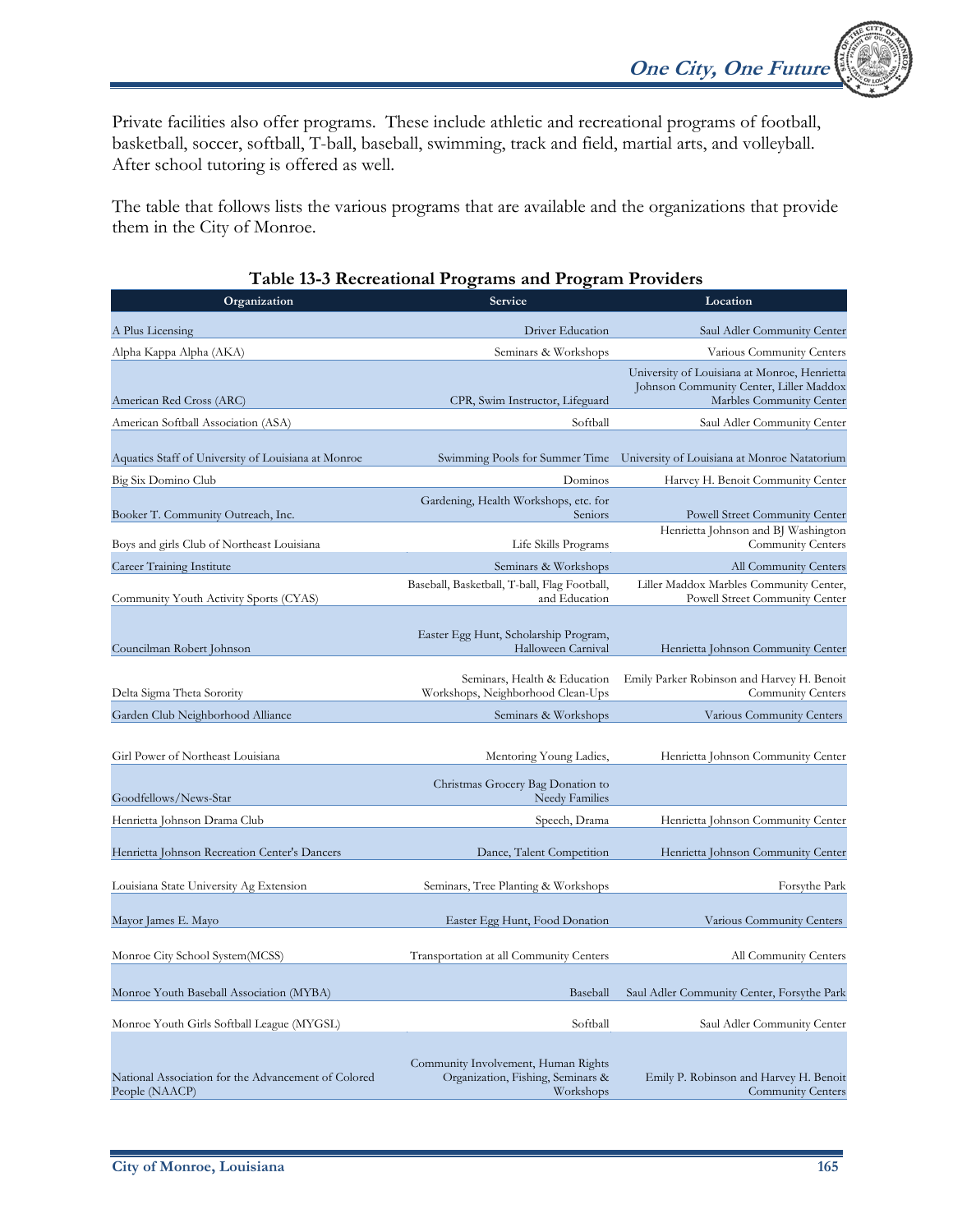**The Monroe Comprehensive Plan** 

| Organization                                                  | Service                                                                           | Location                                                                         |
|---------------------------------------------------------------|-----------------------------------------------------------------------------------|----------------------------------------------------------------------------------|
|                                                               |                                                                                   |                                                                                  |
|                                                               |                                                                                   |                                                                                  |
| Neville High School                                           | Softball and baseball                                                             | Saul Adler Community Center, Forsythe Park                                       |
| Northeast Louisiana Health Education & Planning               | Senior Citizen Programs, Wellness                                                 |                                                                                  |
| Association                                                   | Workshops & Seminars                                                              | Emily P. Robinson Community Center                                               |
|                                                               |                                                                                   |                                                                                  |
| Northeast Louisiana Soccer Association (NELSA)                | Soccer                                                                            | Claire Chennault Park                                                            |
| Ouachita Council on Aging (OCA)                               | Senior Citizen Programs, Meals on<br>Wheels                                       | Emily P. Robinson and Powell Street<br><b>Community Centers</b>                  |
|                                                               | Economic Development, Seminars &                                                  | Emily P. Robinson & Henrietta Johnson                                            |
| Ouachita Enterprise Community (OEC)                           | Workshops                                                                         | Community Centers                                                                |
|                                                               |                                                                                   |                                                                                  |
| <b>Ouachita Parish District Attorney</b>                      | Diversion Programs                                                                | Various Community Centers                                                        |
|                                                               |                                                                                   | Harvey H. Benoit and Emily Parker Robinson                                       |
| Ouachita Valley Boys Scout Council (OVBSC)                    | <b>Boys Scout</b>                                                                 | Community Centers                                                                |
|                                                               |                                                                                   | Harvey H. Benoit, Emily Parker Robinson,                                         |
| Ouachita Valley Silver Waters Girls Scout Council<br>(OSWGSC) | Girls Scout                                                                       | Powell Street, Liller Maddox Marbles, and<br>Henrietta Johnson Community Centers |
|                                                               |                                                                                   |                                                                                  |
| Ouachita Women's Tennis Association (OWTA)                    | Tennis                                                                            | Forsythe Park                                                                    |
| Pine Hill Cloggers Dance Group                                | Dance                                                                             | Saul Adler Community Center                                                      |
| <b>Positive Forces</b>                                        | Tutorial Program                                                                  | Harvey H. Benoit Community Center                                                |
|                                                               |                                                                                   | Emily Parker Robinson & Henrietta Johnson                                        |
| R.E.N.E.W.A.L., Inc.                                          | Seminars & Workshops                                                              | <b>Community Centers</b>                                                         |
| Rocky Anderson Karate                                         | Karate                                                                            | Harvey H. Benoit Community Center                                                |
| Sickle Cell Anemia Foundation (SCAF)                          | Seminars & Workshops                                                              | Various Community Centers                                                        |
| Southside Community Improvement Association (SCIA)            | Seminars, Civic Duties & Workshops                                                | Emily Parker Robinson Community Center                                           |
|                                                               |                                                                                   |                                                                                  |
| Southside Economic Development District (SEDD)                | Seminars & Workshops                                                              | Harvey H. Benoit Community Center                                                |
|                                                               |                                                                                   |                                                                                  |
| Top Teens                                                     | Education, Civic Duties & Workshops                                               | Various Community Centers                                                        |
|                                                               |                                                                                   |                                                                                  |
| Twin City Athletic Association/CDBG                           | After-School Tutoring                                                             | Various Community Centers                                                        |
|                                                               |                                                                                   |                                                                                  |
| Twin City Athletic Association (TCAA)                         | Track & Field, Baseball, Flag Football,<br>Basketball, Storytelling, Computer Lab | Harvey H. Benoit Community Center                                                |
|                                                               |                                                                                   |                                                                                  |
| University of Louisiana at Monroe Soccer Team                 | Provide Staff for Summer Soccer<br>Programs                                       | Henrietta Johnson and Liller Maddox Marbles<br><b>Community Centers</b>          |
|                                                               |                                                                                   |                                                                                  |
| Zeta Phi Beta                                                 | Seminars, Health & Education<br>Workshops, Neighborhood Clean-Ups                 | Harvey H. Benoit Community Center                                                |
|                                                               |                                                                                   |                                                                                  |

Source: City of Monroe Parks & Recreation Department

## **13.6 Parks, Recreation and Open Space Findings**

- A significant amount of cooperation and coordination occurs among the various providers of recreation resources in the City.
- The City of Monroe has seven community centers that are situated so that they each serve the community within a half mile radius of the facility. Four major parks and 11smaller neighborhood parks are also located within the City.